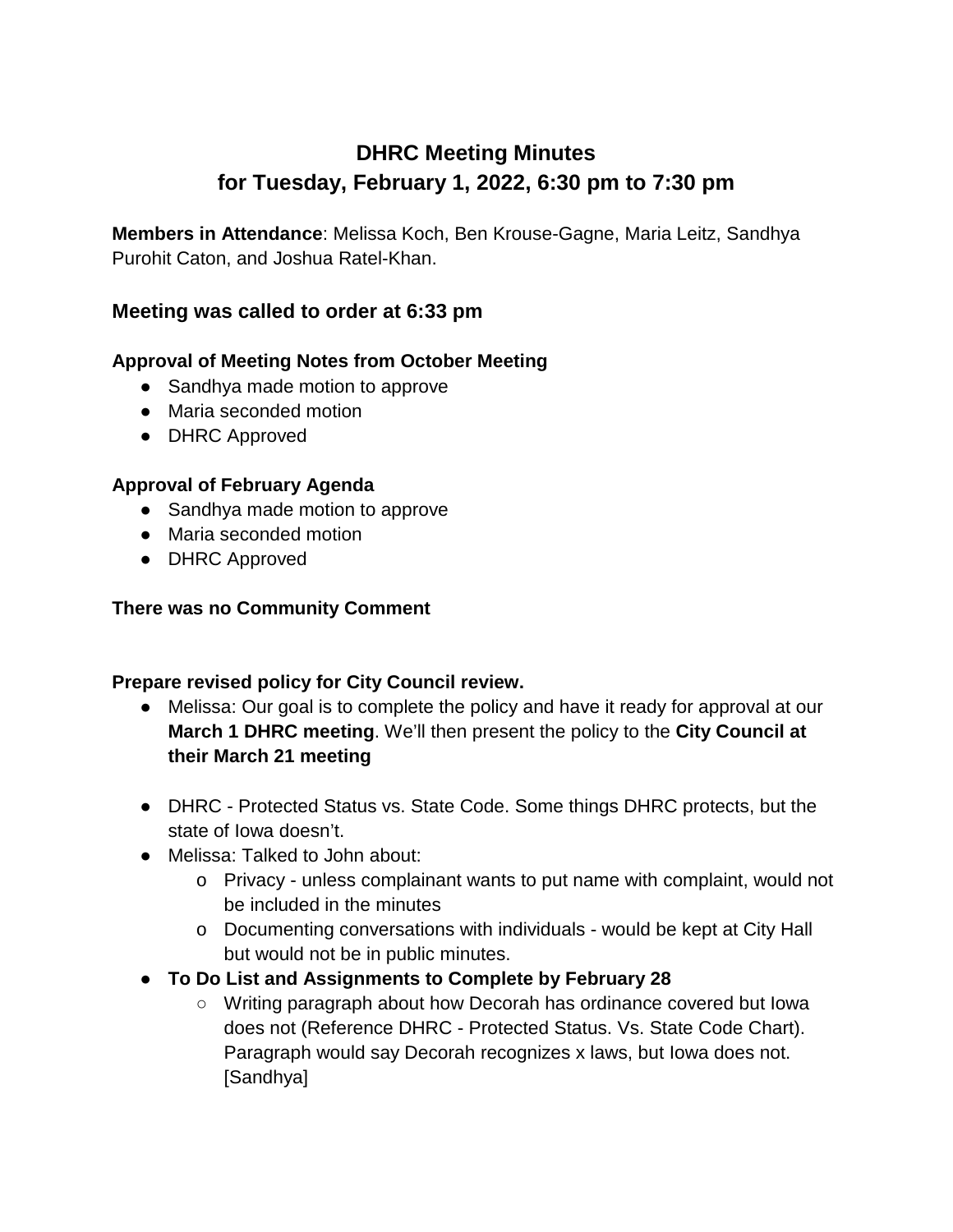- Create a List of Resources for each of the categories and lawyers to contact Start with orgs under Winneshiek County United Way [Maria and Josh]
- Complete revisions to Housing section and parts of Education section [John to complete these sections]
- Write Summary of Changes Write up all the changes that were made and why we made them [Ben and Sandhya]
- DONE Complete revision to ordinance/policy and hand off to John [Melissa]
- Put ordinance into appropriate format for presenting to City Council [John]
- Discussion of Revisions
	- View DHRC Document/Ordinance for full list
	- Language changes: gender identity and socio-economic status made consistent throughout document
	- John added language of gender identity
		- Sandhya: Had a difference in language for definition. We liked the new definition and replaced it with Sandhya's definition.
			- Also replaced Sex definition and socio-economic status
			- Changing "Sexual Orientation" definition
	- "Remediation of complaints" Approved
	- "6: All records and announcements of the commission shall be public….."
		- Approved. Changed "Do not include names" to "Do not name individuals or organizations"
		- Melissa Q: Want to keep identities private so do not want to name people. But if there is a trend, want to see trend and document so we can raise it as a trend. Hard to keep track if not naming names.
			- Maria: Only do initials in school
			- Melissa: Could do code for people and sheet at city hall for who that person is
			- Sandhya: Do we maintain records? Melissa: Yes, trying to figure out if we're going to keep records. How do we track the issues? Maria: Use a spreadsheet?
			- Taking out part about the records and keeping things private in meeting minutes in 6b.
				- $\circ$  Maria Q: Meetings are open to the public. But any part where we would make meetings private if talking about complaint? Melissa: In the section below of complaints. But it is public record, so can't close session. Can't offer closed meetings, but can meet